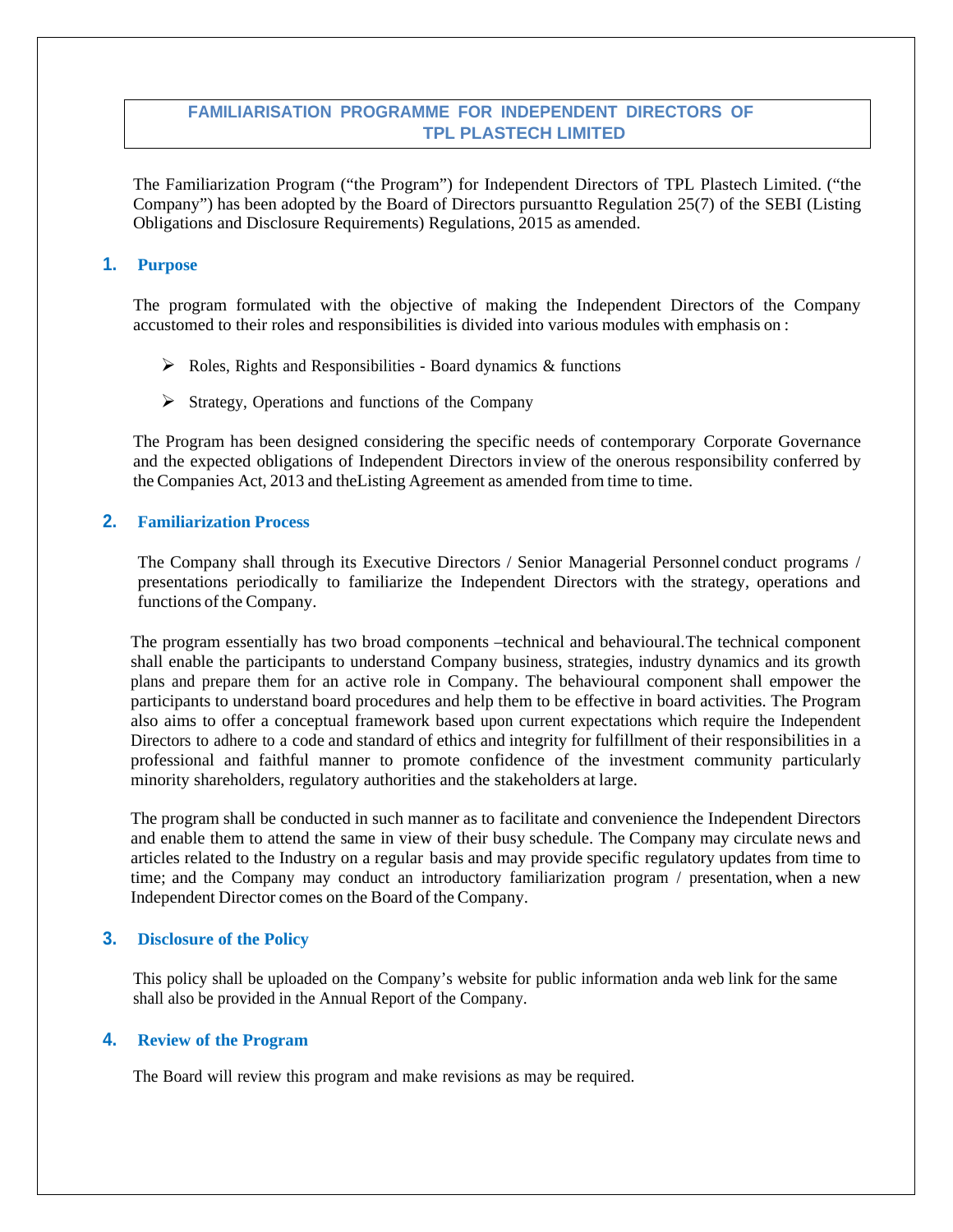# **DETAILS OF FAMILIARIZATION PROGRAMMES IMPARTED TO INDEPENDENT DIRECTORS OF TPL PLASTECH LIMITED ("THE COMPANY") DURING FY 2016-17**:

The Company has an orientation process/familiarization programme for its independent directors with emphasis on:

- Roles, Rights and Responsibilities Board dynamics & functions
- Strategy, Operations and functions of the Company

As a process when a new independent director is appointed, a familiarization programme is conducted by the senior management team and also whenever a new member is appointed to a Board Committee, information relevant to the functioning of the Committee and the role and responsibility of Committee members is informed.

The Independent Directors have attended such orientation process/ familiarization programme. The Board meetings of the Company are held at least on a quarterly basis and members of the Board meet key functional/business heads separately to get themselves more familiarized with the business/operations and challenges faced by the industry on an ongoing basis.

| Details of Familiarization Programmes<br>imparted to Independent Directors Number of<br>programmes attended by Independent<br>Directors (during the year and on a<br>cumulative basis till date) | One Programme:<br>i) 12.11.2016                                                                                                                                                                                                                                                                       |
|--------------------------------------------------------------------------------------------------------------------------------------------------------------------------------------------------|-------------------------------------------------------------------------------------------------------------------------------------------------------------------------------------------------------------------------------------------------------------------------------------------------------|
| Number of hours spent by Independent<br>Directors in such programmes (during the<br>year and on cumulative basis till date)                                                                      | 2 Hours                                                                                                                                                                                                                                                                                               |
| Purpose of Programme                                                                                                                                                                             | $\left  \right)$<br>Awareness on Rights and Responsibilities of<br>IndependentDirectors;<br>2)<br>Updating Independent Directors regarding scale and<br>details of its operations;<br>3)<br>Rights and Responsibilities of<br>Independent<br><b>Directors</b><br>4)<br>Business Model of the Company. |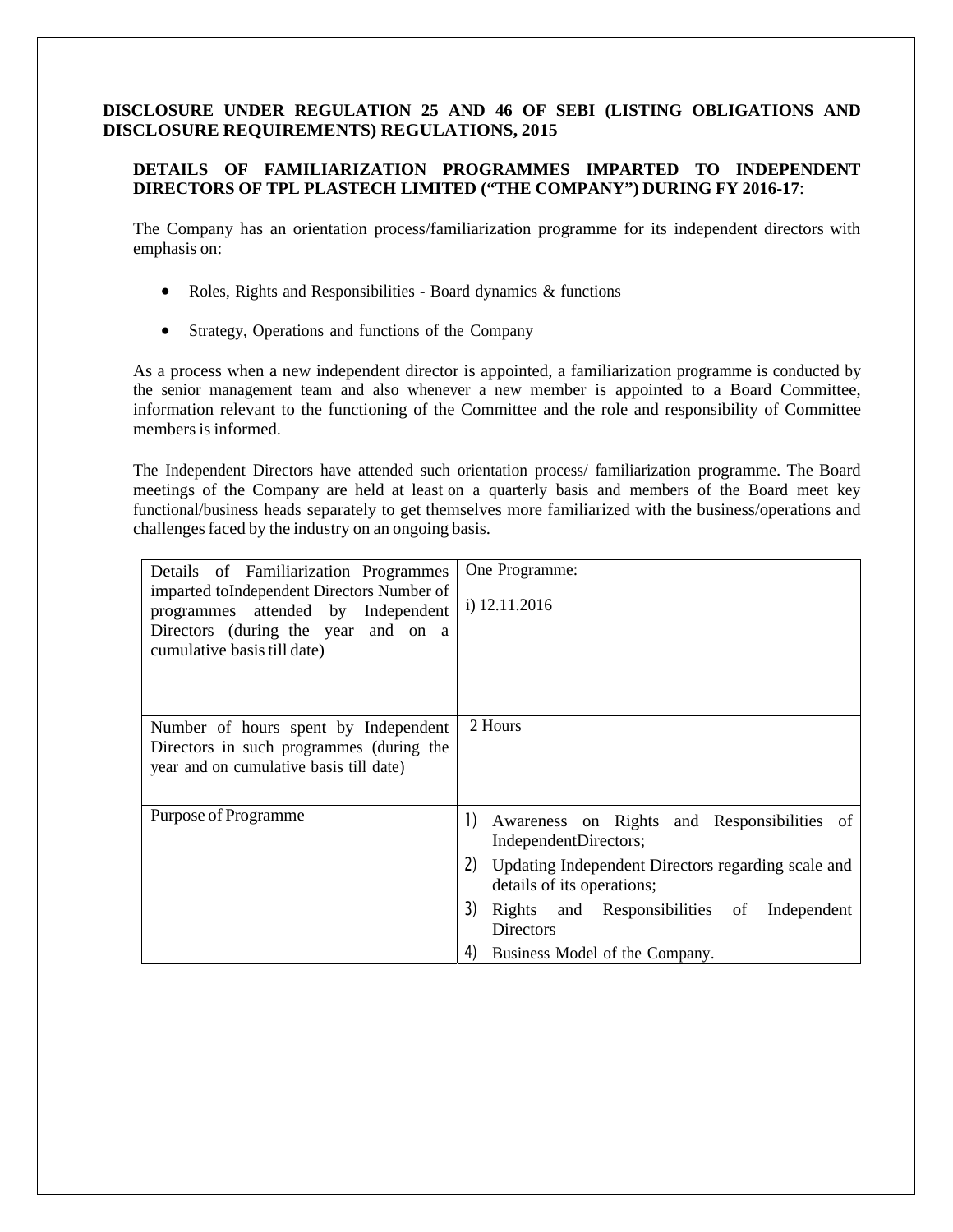# **DETAILS OF FAMILIARIZATION PROGRAMMES IMPARTED TO INDEPENDENT DIRECTORS OF TPL PLASTECH LIMITED("THE COMPANY") DURING FY 2017-18**:

The Company has an orientation process/familiarization programme for its independent directors with emphasis on:

- Roles, Rights and Responsibilities Board dynamics & functions
- Strategy, Operations and functions of the Company

As a process when a new independent director is appointed, a familiarization programme is conducted by the senior management team and also whenever a new member is appointed to a Board Committee, information relevant to the functioning of the Committee and the role and responsibility of Committee members is informed.

The Independent Directors have attended such orientation process/ familiarization programme. The Board and Committee meetings of the Company are held at leaston a quarterly basis and members of the Board meet key functional/business heads separately to get themselves more familiarized with the business/operations and challenges faced by the industry on an ongoing basis.

| Details of Familiarization Programmes<br>imparted to Independent Directors Number<br>of programmes attended by Independent<br>Directors (during the year and on a<br>cumulative<br>basis till date) | One Programme:<br>i) $12.02.2018$                                                                                                                                                                                                                                                                                        |
|-----------------------------------------------------------------------------------------------------------------------------------------------------------------------------------------------------|--------------------------------------------------------------------------------------------------------------------------------------------------------------------------------------------------------------------------------------------------------------------------------------------------------------------------|
| Number of hours spent by Independent<br>Directors in such programmes (during the<br>year and on cumulative basis till date)                                                                         | 2.5 Hours                                                                                                                                                                                                                                                                                                                |
| Purpose of Programme                                                                                                                                                                                | 1) Updating Independent Directors regarding scale and<br>details of operations of the Company<br>2)<br>Updating on recent changes in the regulatory<br>framework<br>3)<br>Rights and Responsibilities of Independent<br><b>Directors</b><br>4)<br>Review of Business Model and updating<br>on new project by the Company |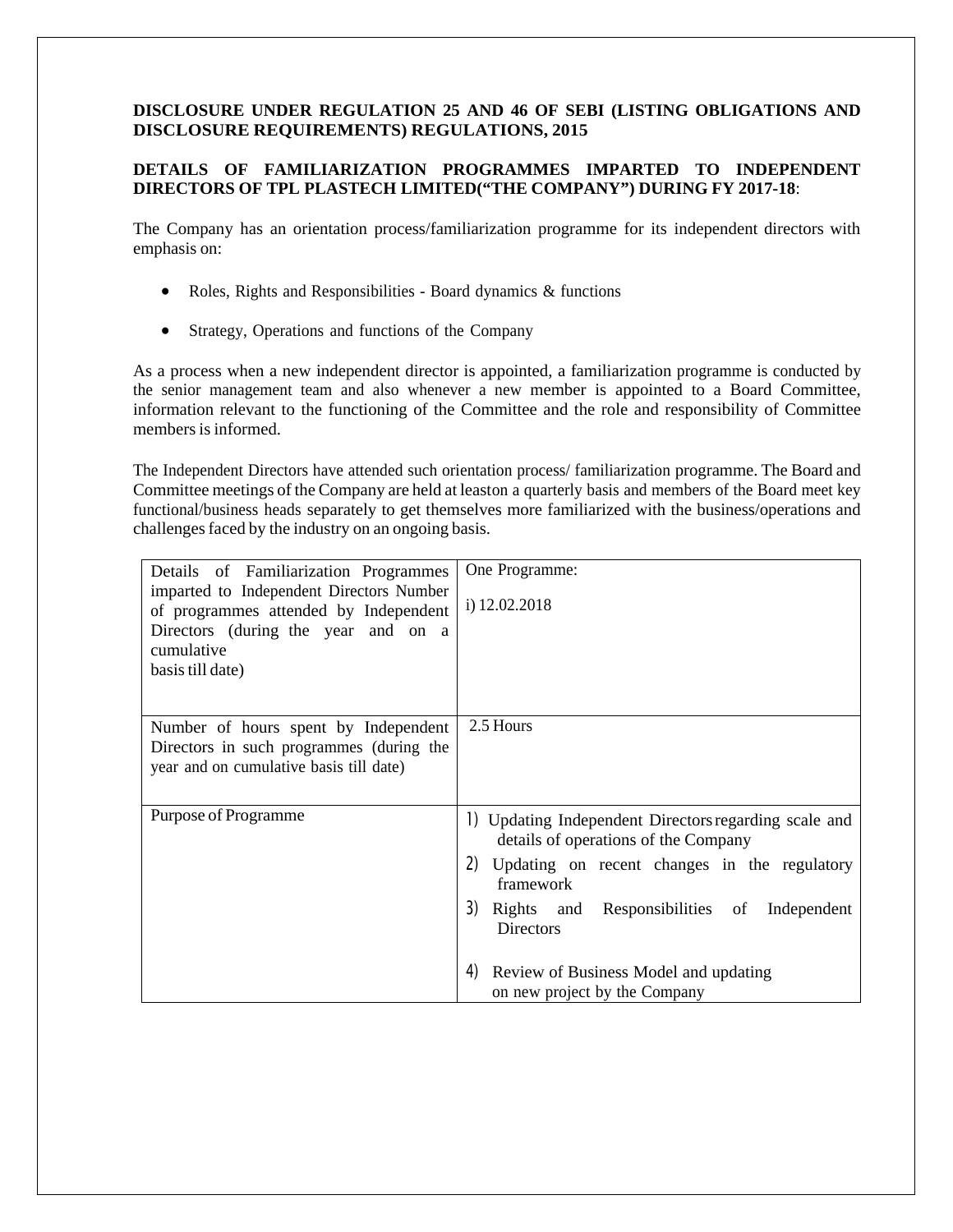# **DETAILS OF FAMILIARIZATION PROGRAMMES IMPARTED TO INDEPENDENT DIRECTORS OF TPL PLASTECH LIMITED("THE COMPANY") DURING FY 2018-19**:

The Company has an orientation process/familiarization programme for its independent directors with emphasis on:

- Roles, Rights and Responsibilities Board dynamics & functions
- Strategy, Operations and functions of the Company

As a process when a new independent director is appointed, a familiarization programme is conducted by the senior management team and also whenever a new member is appointed to a Board Committee, information relevant to the functioning of the Committee and the role and responsibility of Committee members is informed.

The Independent Directors have attended such orientation process/familiarization programme. The Board and Committee meetings of the Company are held at least on a quarterly basis and members of the Board meet key functional/business heads separately to get themselves more familiarized with the business/operations and challenges faced by the industry on an ongoing basis.

| Details<br>of Familiarization<br>Programmes<br>imparted to Independent Directors Number of<br>attended<br>by Independent<br>programmes<br>Directors (during the year<br>and on a<br>cumulative basis till date) | One Programme:<br>i) 12.02.2019                                                                                                                                                                                                                                                                                             |
|-----------------------------------------------------------------------------------------------------------------------------------------------------------------------------------------------------------------|-----------------------------------------------------------------------------------------------------------------------------------------------------------------------------------------------------------------------------------------------------------------------------------------------------------------------------|
| Number of hours spent by Independent<br>Directors in such programmes (during the year<br>and on cumulative basis till date)                                                                                     | 1 Hour                                                                                                                                                                                                                                                                                                                      |
| Purpose of Programme                                                                                                                                                                                            | Updating Independent Directors regarding scale<br>1.<br>and details of operations of the Company<br>Updating on recent changes in the regulatory<br>2.<br>framework<br>Rights and Responsibilities of Independent<br>3.<br><b>Directors</b><br>Review of Business Model and updating<br>4.<br>on new project by the Company |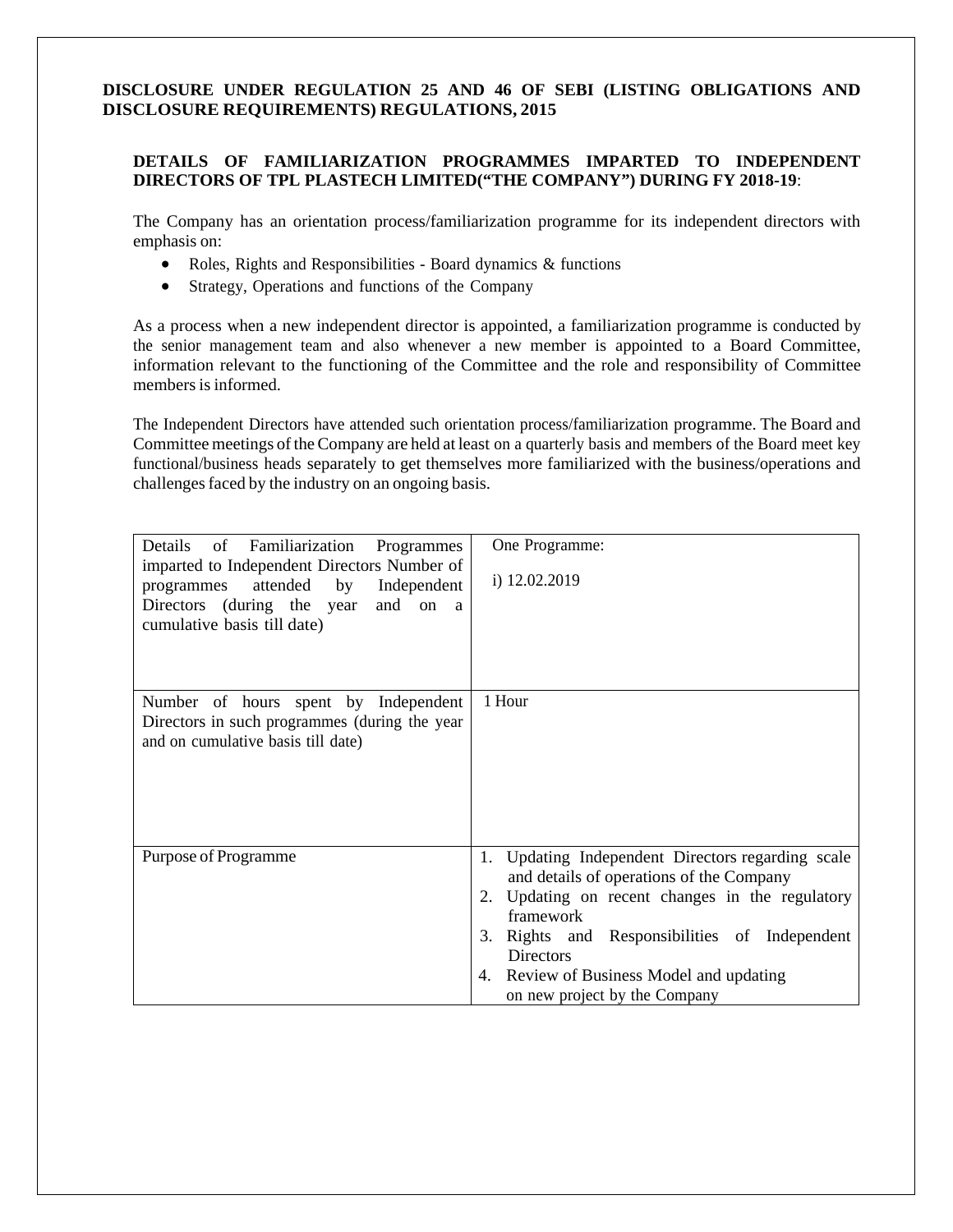### **DETAILS OF FAMILIARIZATION PROGRAMMES IMPARTED TO INDEPENDENT DIRECTORS OF TPL PLASTECH LIMITED("THE COMPANY") DURING FY 2019- 2020**:

The Company has an orientation process/familiarization programme for its independent directors with emphasis on:

- Roles, Rights and Responsibilities Board dynamics & functions
- Strategy, Operations and functions of the Company

As a process when a new independent director is appointed, a familiarization programme is conducted by the senior management team and also whenever a new member is appointed to a Board Committee, information relevant to the functioning of the Committee and the role and responsibility of Committee members is informed.

The Independent Directors have attended such orientation process/familiarization programme. The Board and Committee meetings of the Company are held at leaston a quarterly basis and members of the Board meet key functional/business heads separately to get themselves more familiarized with the business/operations and challenges faced by the industry on an ongoing basis.

| Details<br>of Familiarization<br>Programmes<br>imparted to Independent Directors Number of<br>by Independent<br>attended<br>programmes<br>Directors (during the year<br>and on a<br>cumulative basis till date) | One Programme:<br>i) 11.02.2020                                                                                                                                                                                                                                                                                          |
|-----------------------------------------------------------------------------------------------------------------------------------------------------------------------------------------------------------------|--------------------------------------------------------------------------------------------------------------------------------------------------------------------------------------------------------------------------------------------------------------------------------------------------------------------------|
| Number of hours spent by Independent<br>Directors in such programmes (during the year<br>and on cumulative basis till date)                                                                                     | 1.5 Hours                                                                                                                                                                                                                                                                                                                |
| Purpose of Programme                                                                                                                                                                                            | Updating Independent Directors regarding scale<br>1.<br>and details of operations of the Company<br>Updating on recent changes in the regulatory<br>2.<br>framework<br>Rights and Responsibilities of Independent<br>3.<br><b>Directors</b><br>4. Review of Business Model and updating<br>on new project by the Company |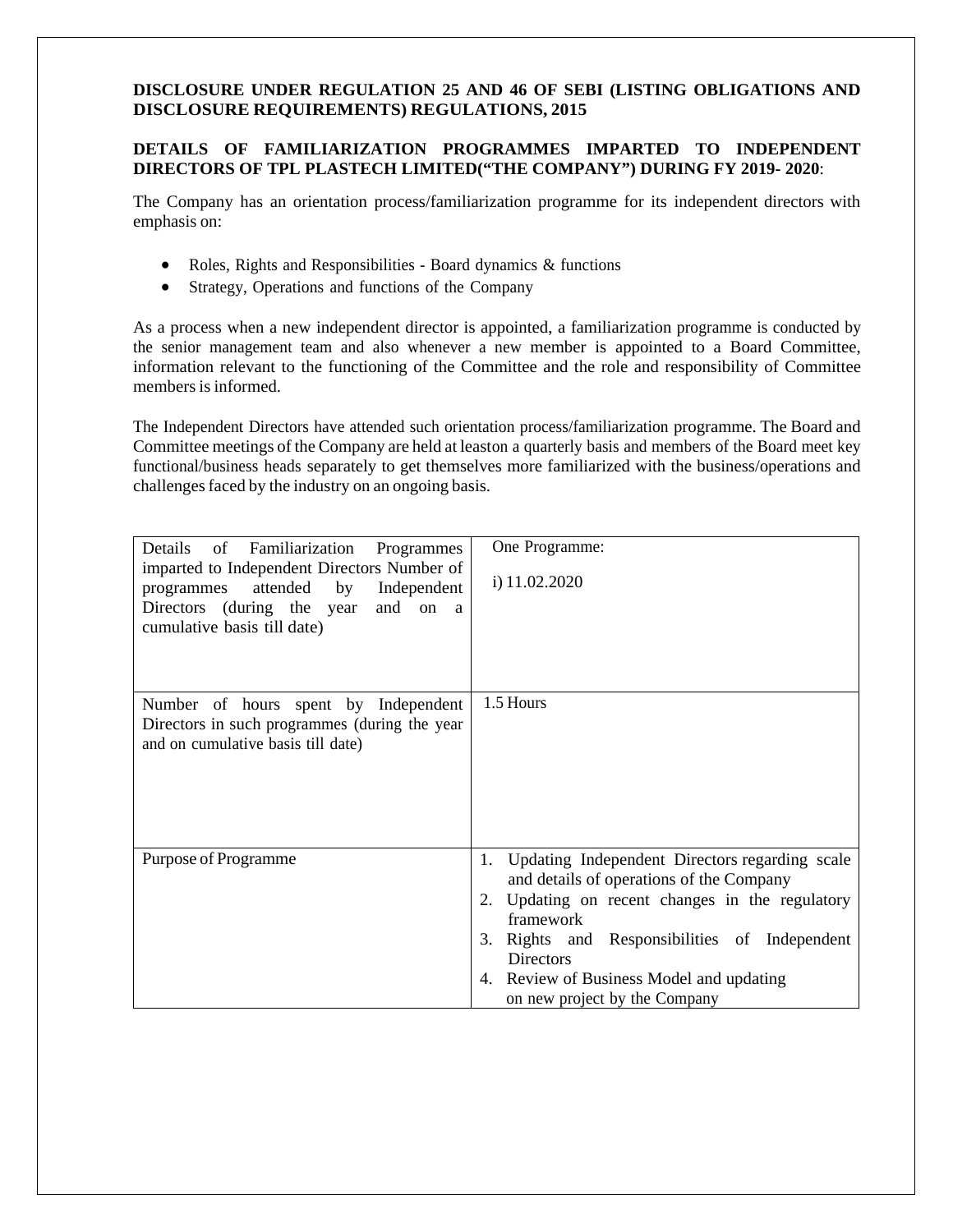# **DETAILS OF FAMILIARIZATION PROGRAMMES IMPARTED TO INDEPENDENT DIRECTORS OF TPL PLASTECH LIMITED("THE COMPANY") DURING FY 2020- 2021**:

The Company has an orientation process/familiarization programme for its independent directors with emphasis on:

- Roles, Rights and Responsibilities Board dynamics & functions
- Strategy, Operations and functions of the Company

As a process when a new independent director is appointed, a familiarization programme is conducted by the senior management team and also whenever a new member is appointed to a Board Committee, information relevant to the functioning of the Committee and the role and responsibility of Committee members is informed.

The Independent Directors have attended such orientation process/familiarization programme. The Board and Committee meetings of the Company are held at leaston a quarterly basis and members of the Board meet key functional/business heads separately to get themselves more familiarized with the business/operations and challenges faced by the industry on an ongoing basis.

| Details<br>of Familiarization<br>Programmes<br>imparted to Independent Directors Number of<br>attended<br>by Independent<br>programmes<br>Directors (during the year<br>and on a<br>cumulative basis till date) | One Programme:<br>i) 10.02.2021                                                                                                                                                                                                                                                                                       |
|-----------------------------------------------------------------------------------------------------------------------------------------------------------------------------------------------------------------|-----------------------------------------------------------------------------------------------------------------------------------------------------------------------------------------------------------------------------------------------------------------------------------------------------------------------|
| Number of hours spent by Independent<br>Directors in such programmes (during the year<br>and on cumulative basis till date)                                                                                     | 1.5 Hours                                                                                                                                                                                                                                                                                                             |
| Purpose of Programme                                                                                                                                                                                            | Updating Independent Directors regarding scale<br>1.<br>and details of operations of the Company<br>2. Updating on recent changes in the regulatory<br>framework<br>3. Rights and Responsibilities of Independent<br><b>Directors</b><br>Review of Business Model and updating<br>4.<br>on new project by the Company |